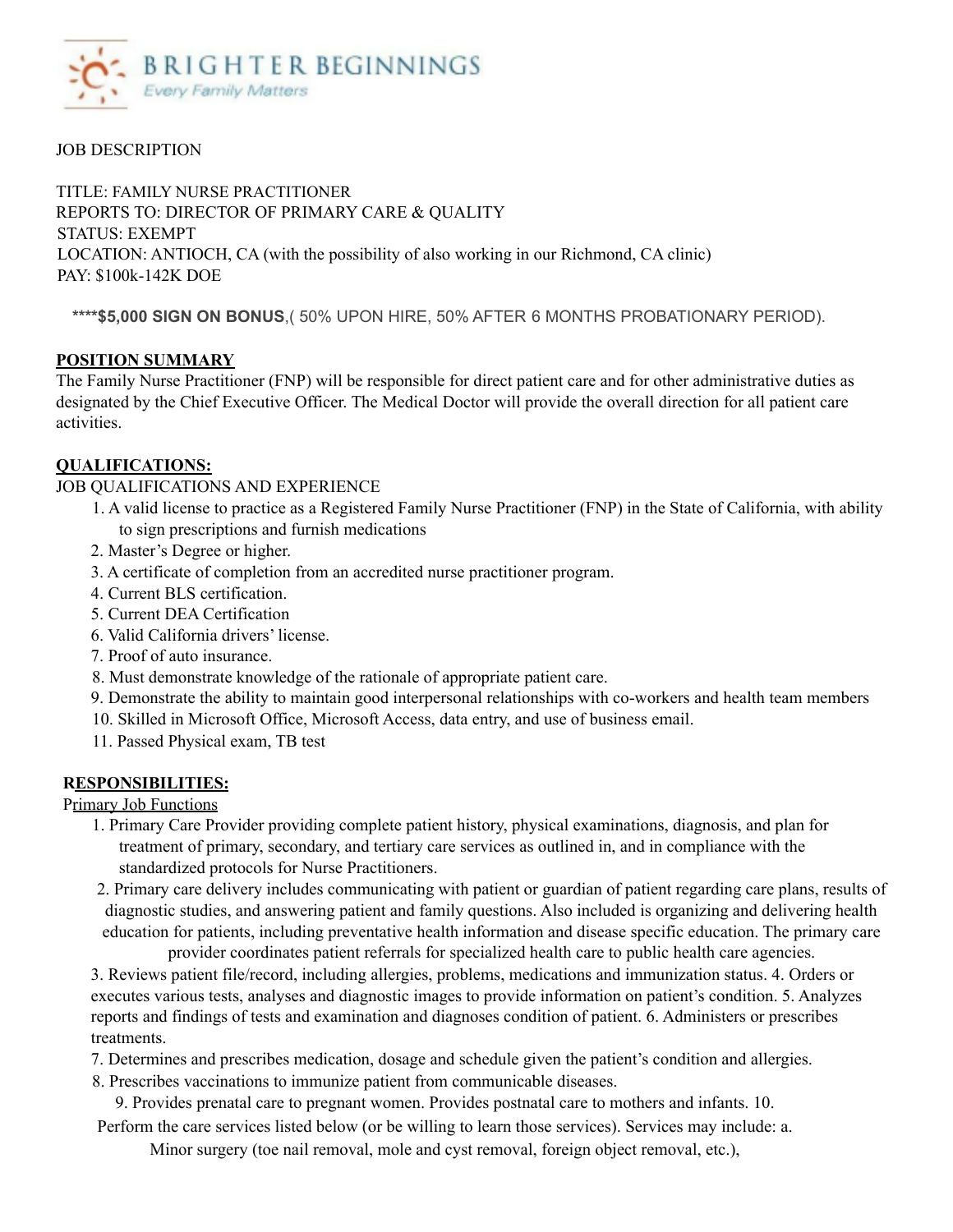- b. Suturing,
- c. Casting/Splinting,

Job Description- Family Nurse Practitioner

- d. General Orthopedic Evaluations/Management,
- e. Review of x-rays (Radiologist reports usually available),
- f. Basic rehabilitation for musculoskeletal injuries,
- g. General internal medicine, family medicine and pediatrics,
- h. General Dermatology,
- i. General Eye Problems
- j. General EKG interpretations
- k. Emergency management skills
- l. General GYN Expertise
- 11. Communicate with Medical Doctor regarding quality care and treatment issues of patients at BBFHC.
- 12. Conduct Clinical Pertinence Chart Review studies in order to assess and enhance patient outcomes.
- 13. Serves as a resource for community agencies.

14. Use technology tools for research, data entry, record keeping, and business communication via email. 15. Meet all clinical obligations of the medical practice: Accrediting Agency compliance, CLIA compliance, drug prescription compliance, HIPAA, State and Federal regulations, Safety Regulations, etc.

- 16. Follow all internal policies and procedures; be accountable for completion of all operational tasks according to departmental guidelines to ensure appropriate clinical processing/documentation.
- 17. See patients in a timely and efficient manner, stay reasonably on time for scheduled appointments in family practice throughout the day, unless exceptional circumstances occur.
- 18. The financial viability of Brighter Beginnings requires that all providers be held accountable for their actions with regard to proper coding and appropriate charging for all services rendered.
- 19. Charting in the patient's medical record is routinely to be completed on the same day as the patient's visit. Establish and maintain a confidential medical record for each patient.
- 20. Communicate with the Clinic Director of Brighter Beginnings, reporting on issues related to the functioning of the BBFHC, and Clinic Director reports to the CEO and partner agencies of BBFHC.

Administrative Job Functions

- 1. Demonstrate on-going support and respect for administration in all communications, either privately with staff or in a group setting.
- 2. Address any administrative issues directly and in private with those concerned.
- 3. Time management: routinely see patients in the time allotted, adjusting to daily patient flow issues to remain on schedule.
- 4. Work productivity must demonstrate ability to see a minimum caseload of 18-20 patients per day (8 hour shift) and 23-27 patients per day (10 hour shift); effectively work patients into their schedules as caseload demands and respond to a variety of unforeseen daily circumstances, including emergency care of patients.
- 5. Reporting: FNP's report directly to the Medical Doctor and his/her designees, which include the Chief Executive Officer.
- 6. Complete patients charts and submit medical bills daily.
- 7. Must be flexible, adapt to change, and serve as a role model for staff through interactions; should at times think outside the box, providing possible resolutions/solutions to issues/concerns, rather than simply pointing out a problem area;
- 8. Comply with all HIPAA rules and regulations.

# **SUPERVISORY RESPONSIBILITES**

This position has no supervisory responsibilities.

# **SPECIALADA REQUIREMENTS**

Brighter Beginnings is in full compliance with the Americans with Disabilities Act (ADA) and does not discriminate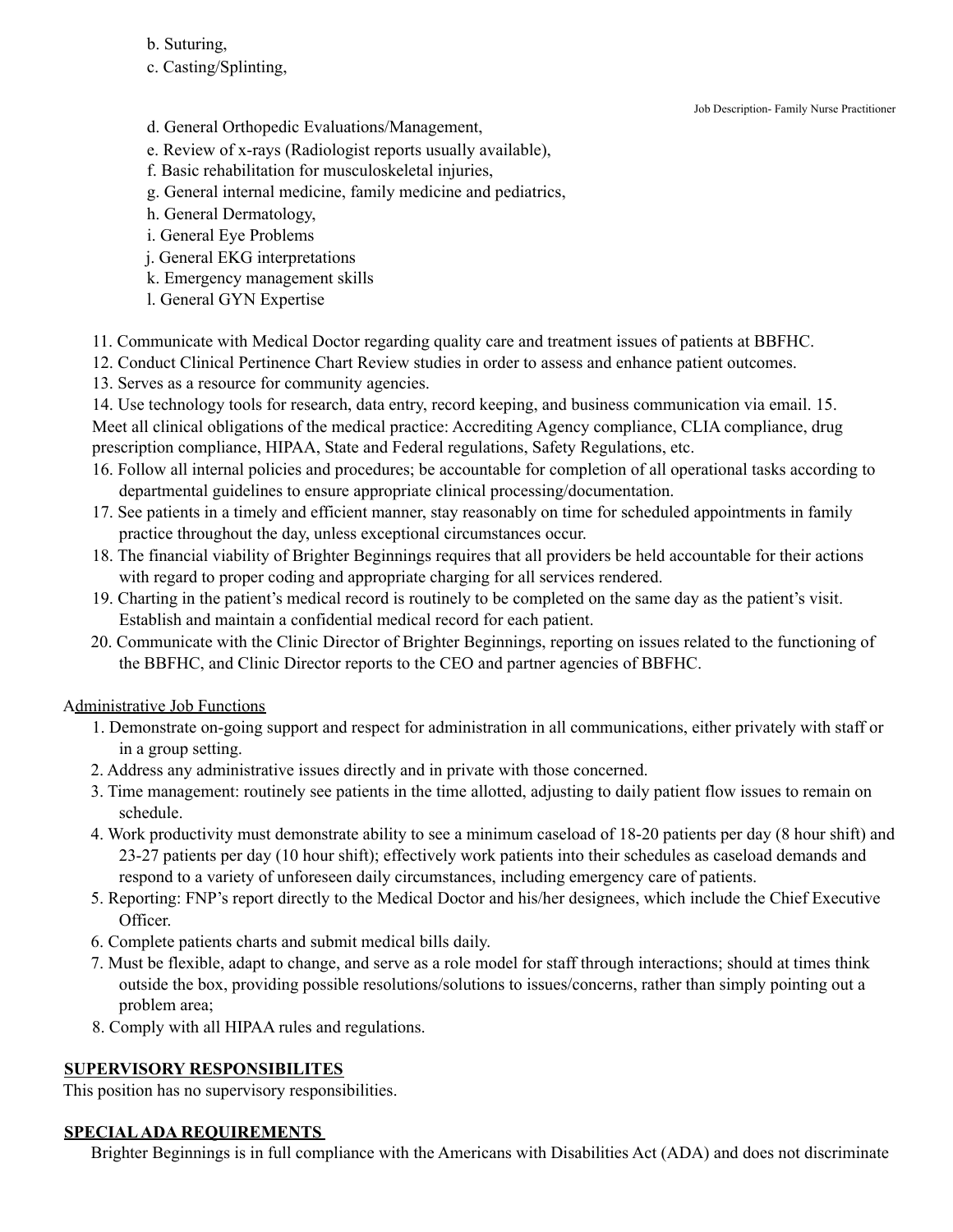with regard to applicants or employees with disabilities, and will make reasonable accommodation when necessary. 1. For the purposes of ADA, the "Responsibilities" and "Qualifications" are essential job functions.

Job Description- Family Nurse Practitioner

- 2. Work is normally performed in a typical interior/clinic work environment, with typical office noise and other disruption.
- 3. Limited physical effort is required.
- 4. Both standing and sitting are required, with most of the job time spent sitting. Approximately three-quarters of the time is spent using a computer keyboard.
- 5. Various types of clinic equipment/supplies are used to accomplish the job requirements and include, but are not limited to, pens, pencils, calculators, computer keyboards, telephone, printers, etc.
- 6. Required to drive to other work sites for meetings, conferences, etc.

#### **BENEFITS**

Competitive wages, friendly environment, two weeks of vacation (increase after 1 year of employment), 13 paid holidays; sick leave; employer-paid health, dental, vision, life and disability insurance; optional employee-paid dependent health coverage available, 403b retirement account with discretionary match, FSA, Transit Benefit and EAP. Employees working full-time will receive these benefits. Loan repayment and scholarship opportunities through OSHPD and NHSC. PLUS work for an organization

**\*\*We sponsor H1B visa, green card, J1 visa, TN Applicants.**

#### **APPLY**

If you're interested in this position, please email your resume to [jobs@brighter-beginnings.org](mailto:jobs@brighter-beginnings.org) or apply through this job posting. Please make sure to subject the email with the position title that you are applying for.